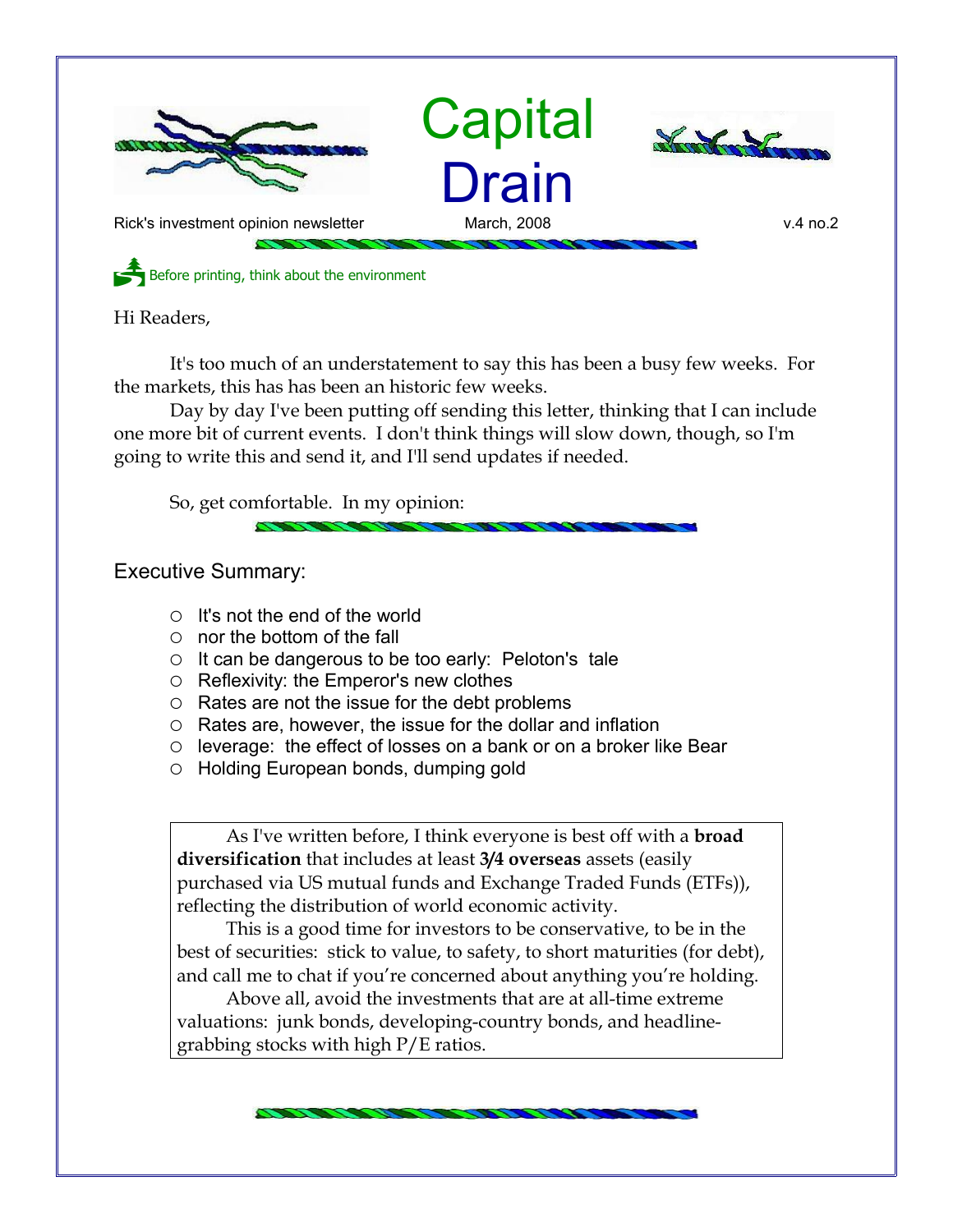The Details:

In another sign of the times, Warren Buffett, who has long prophesied the dollar's decline, was at the center of a dollar kerfuffle recently when CNBC, the business network, quoted him as saying the dollar was destined to become "worthless." He quickly called the network to correct the report: What he'd actually said was that it would become "worth less."<sup>[1](#page-1-0)</sup>

Lest we forget, just over a week ago doom was on everyone's lips. The stock market was falling, gold and oil were flying upwards, the dollar was plunging, and on and on.

At the time, I was going to write "Don't over-react. It's not the end of the world." Regardless of the poor polices and resulting troubles, the country is, by world standards, richer than most Americans can imagine. Our various government institutions are strong and have stood through crises before. Some of the people in charge are pretty smart.

Then last Monday we learned that a \$30 billion backup loan was not sufficient, and \*poof\* Bear Stearns, the country's fifth-largest brokerage, was gone. It was declared by its Board and top executives to be essentially worthless and subsumed into JPMorgan Chase bank.

So how does a rational stock market react to the sudden death of a major financial institution? It rallied.



### **US Stock Indices**

<span id="page-1-0"></span>1 Craig Karmin and Joanna Slater, "Dollar's Dive Deepens as Oil Soars: Power of Greenback Faces Severe Test, But No Rivals Loom", The Wall Street Journal, February 29, 2008, Dow Jones & Company, Feb 29, 2008 <http://online.wsj.com/article/SB120423483765800801.html?mod=hps\_us\_whats\_news>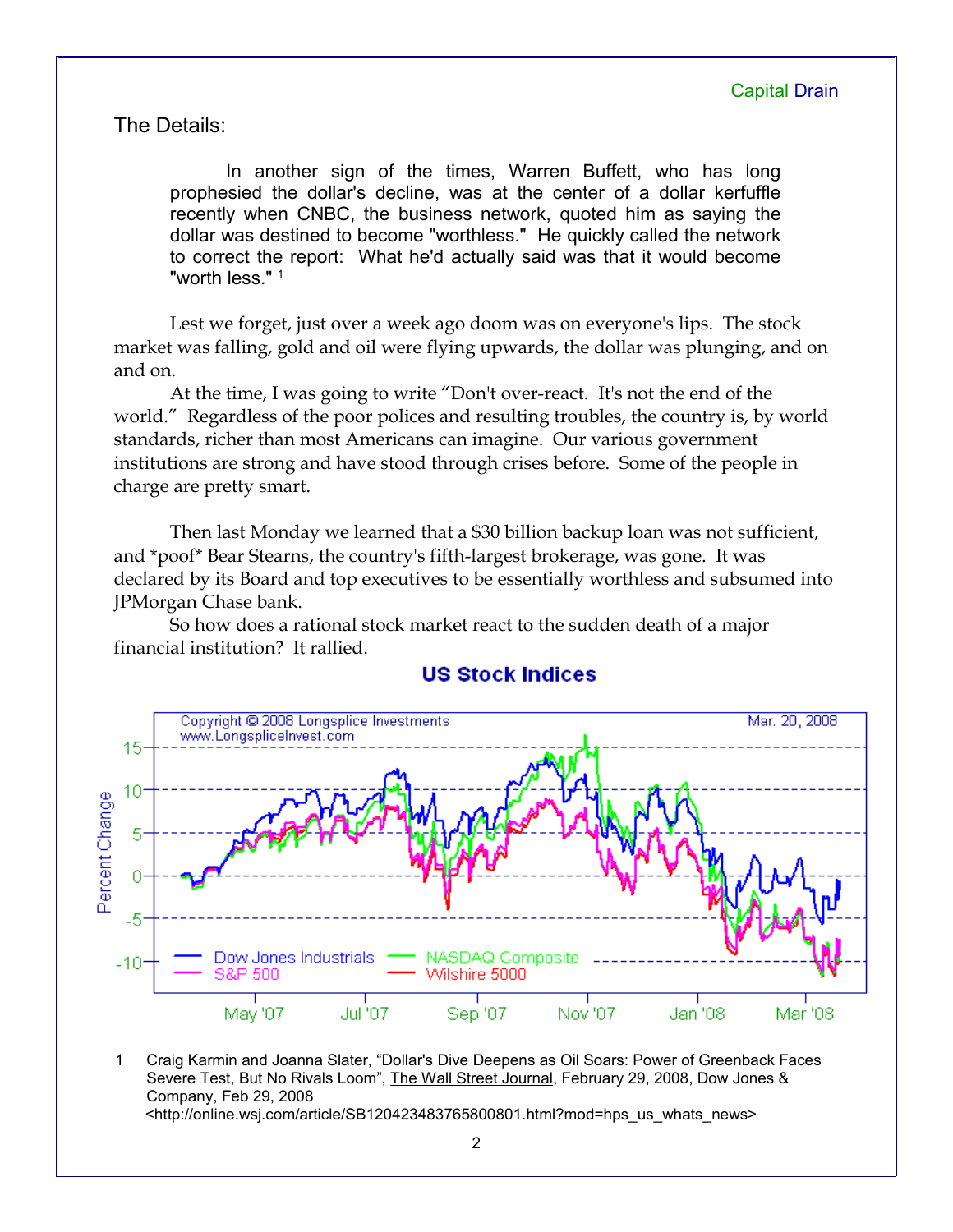What are investors thinking? Perhaps that now that one company has died the others will all be safe? Or perhaps people think that the Federal Reserve's new activism will be expanded to rescue more companies, but next time well short of death.

By all accounts, if Bear had been allowed to simply fail, last week would have been a financial maelstrom that we'd have talked about for the rest of our lives.

Just as the previous week was not the end of the world, this past week's rally was certainly not the end of the crisis.

Mortgage holders are still defaulting, house prices falling, home builders stumbling toward their own bankruptcies, oil near all-time highs, dollar near post-war lows, inflation too high and rising-- you get the picture. There is plenty of trouble left with the potential to get worse, even if some areas are not as bad as the very worst fears.

There are some-- many-- who recommend buying back into the market now. After all, prices are down, and what could be the harm in buying back too early?

One word: "Peloton." Peloton was a hedge fund, until recently. It actually did quite well for its investors last year: they saw the housing downturn and astutely shorted (bet against) homebuilder and mortgage-maker stocks, and returned, if I recall correctly, 83% last year.

If only they'd quit then. This year, they decided that the worst was over, and jumped in to buy the healthiest stocks from the sectors they had formerly shorted. They bought aggressively, borrowing a lot of money to increase their positions.

Sadly for them, those sectors still had bad news coming, often and regularly. By February, the value of the shares Peloton held was less than their outstanding debt. They were bankrupt. Their investors were wiped out. 100% loss. \*poof\*

Bear Stearn's investors fared just slightly better, taking a 98% loss in a year, but keeping the hope that their new (tiny) stake in JPMorgan can grow someday.

"Boom-bust processes usually revolve around credit and always involve a bias or misconception. This is usually a failure to recognize a reflexive, circular connection between the willingness to lend and the value of the collateral. Ease of credit generates demand that pushes up the value of property, which in turn increases the amount of credit available."

- George Soros, Financial Times, January 23, 2008

A counterpoint to the reflexive increase in perceptions and valuations comes when the values start to fall. Some of the same market commentators who poohpoohed the idea that hype caused the boom are now arguing that negative talk is the primary cause of the bust. Seriously. It's as if they were claiming that "If that loudmouth kid would just shut up, then the Emperor would have his beautiful new clothes again!"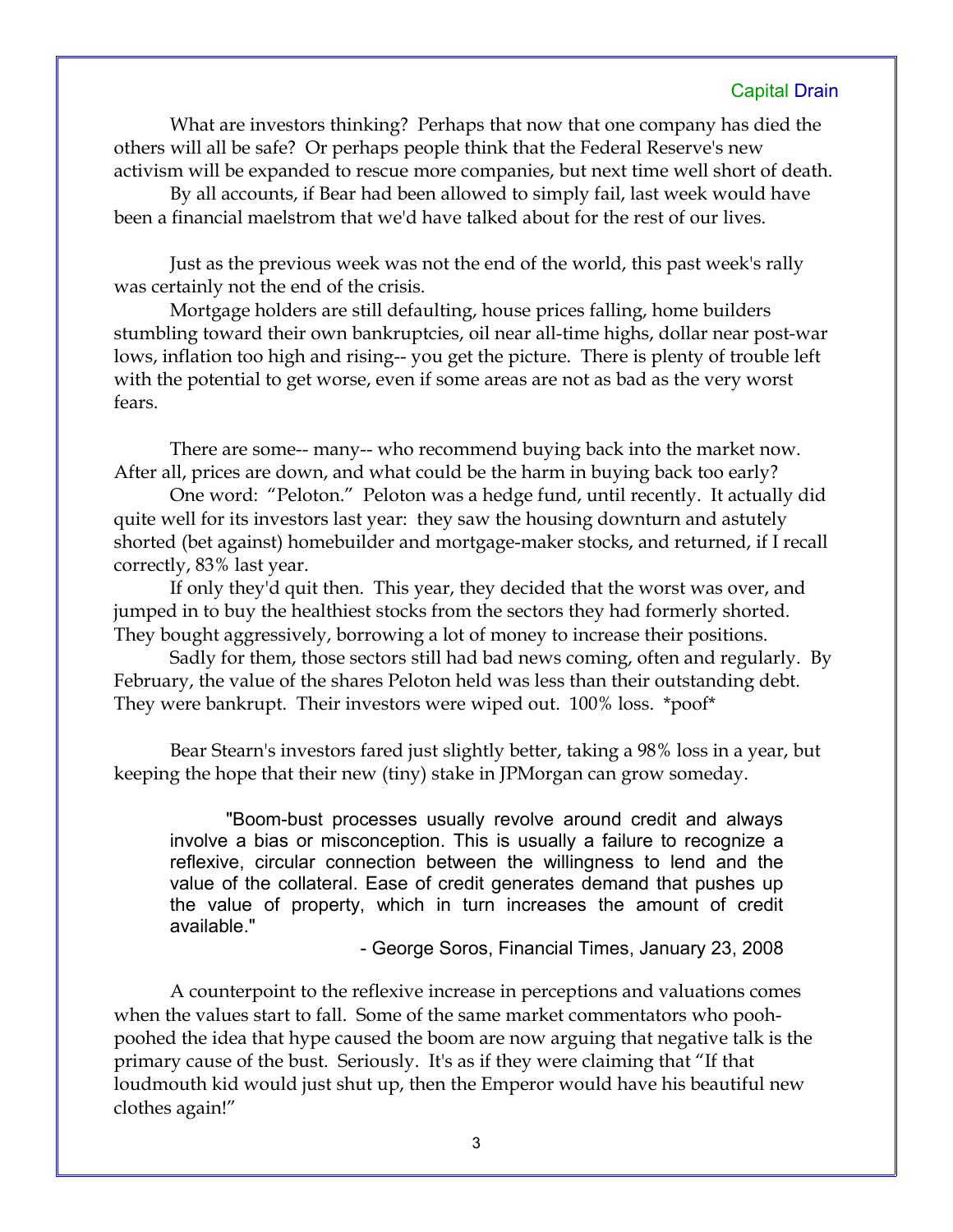It's not just negative talk and misunderstood appearances. There really are some problems.

The Federal Reserve's most recent cut in interest rates is more of a psychological crutch than a real economic boost. The problem in the market recently was not that money was too expensive (rates too high) but rather than some debtors couldn't repay anywhere near what they owed, and many people and companies couldn't get a loan at any price. The Fed Funds rate is not the stumbling block for debt problems, nor is lowering it the solution.

What a lower Fed Funds rate will do, however, is drive down the dollar's exchange rate, and heat up inflation. Both have been happening already based on previous rate cuts, but they will continue.



# **Dollar vs. Major Currencies**

Notice above how the dollar value versus the Yuan just keeps sliding down (China controls the rate) but that versus the market-determined Yen and the Euro the dollar is still falling erratically too.

On the chart on the next page, notice that the current Fed Funds target rate is as low as the "core" CPI-U inflation over the past year.

After inflation, the short-term interest rate is zero percent. Treasury bond yields from 30 days out to five years are actually yielding less than the current "core" inflation. The real ("headline") inflation, which includes all the things you and I actually have to buy, is higher than the rates being paid on Treasury bonds all the way out to the 20-year bond. On the one hand, that could mean that bond investors are sure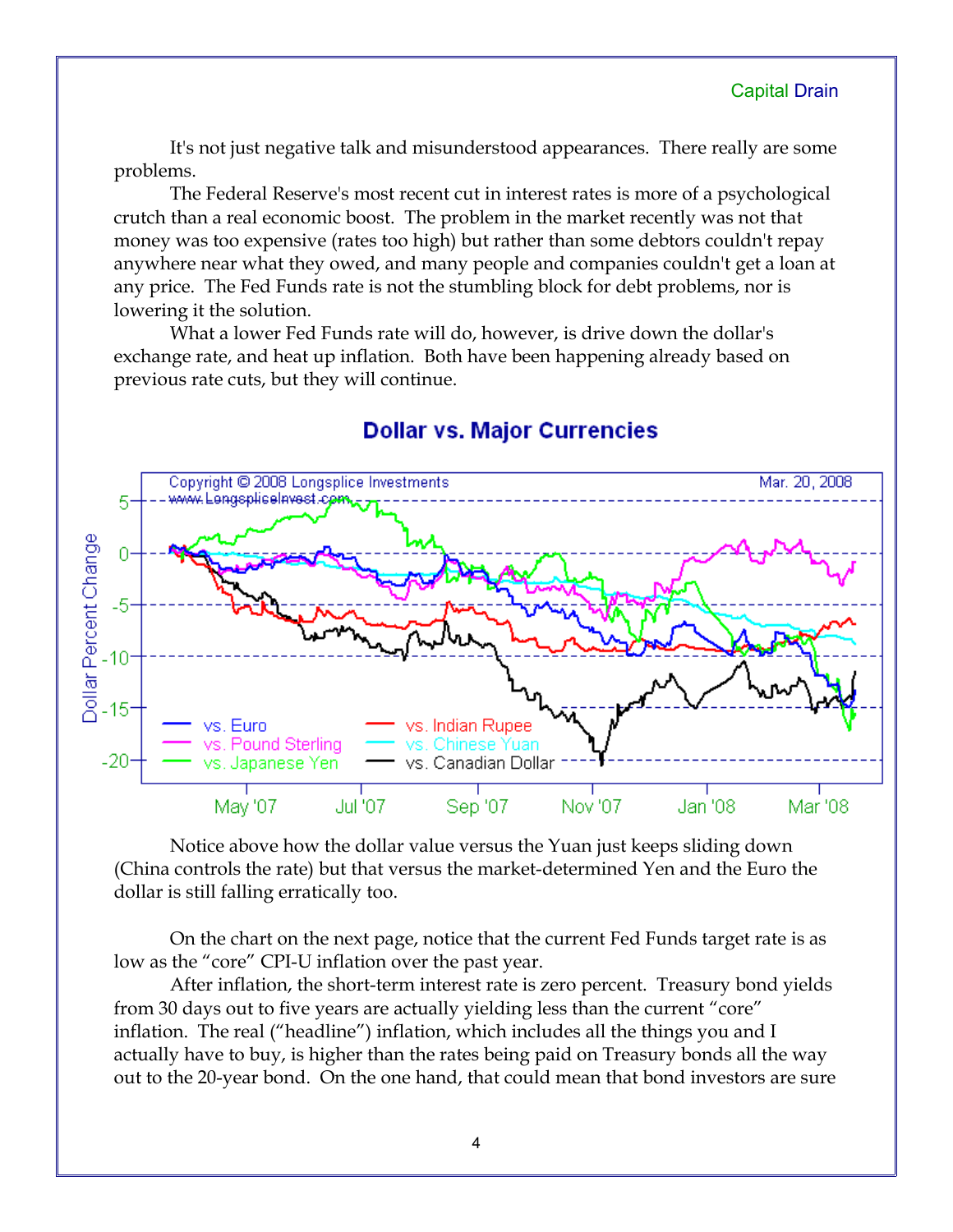that inflation will fall. But if money is free (zero after inflation) now, why should inflation fall?



## **US Treasury Yield Curve**

Perhaps the bond market is thinking that the coming recession will drive down inflation enough that they'll get a positive return on their bonds. So, a recession is now the *good* news.

"...leverage proves to be as toxic on the way down as it was intoxicating on the way up." [2](#page-4-0)

You may have wondered: just how does leverage (use of borrowed money) kill a bank, or a broker like Bear?

Very briefly: let's say you start a bank. You have \$1 billion in startup equity, which is the effectively the money you show everyone to demonstrate that you can afford to slip up without hurting your customers or killing your bank.

Based on that strength, you're able to borrow \$10 billion. For a bank, that could be deposits. For Bear, that could be bonds, or short-term loans similar to deposits. The key characteristic of deposits or short-term loans is that the money can be withdrawn quickly if the depositors get spooked.

The ratio of borrowed money to capital is the leverage. In this example it's 10:1.

The bank or broker makes a profit from this setup by lending \$10 billion out for higher rates (to more or less risky customers) than it (the trusted institution) is paying.

Then one day, a rumor starts. True or not, someone says that your bank is losing Tons o' Bucks ™, and the public can see that the rumor *could* conceivably be true.

<span id="page-4-0"></span><sup>2</sup> Caroline Baum, "John Galt Plan Might Save U.S. Financial System", **Bloomberg**, Mar. 10, 2008, Mar. 10, 2008, <http://www.bloomberg.com/apps/news?pid=newsarchive&sid=avFnuh9oWHVo>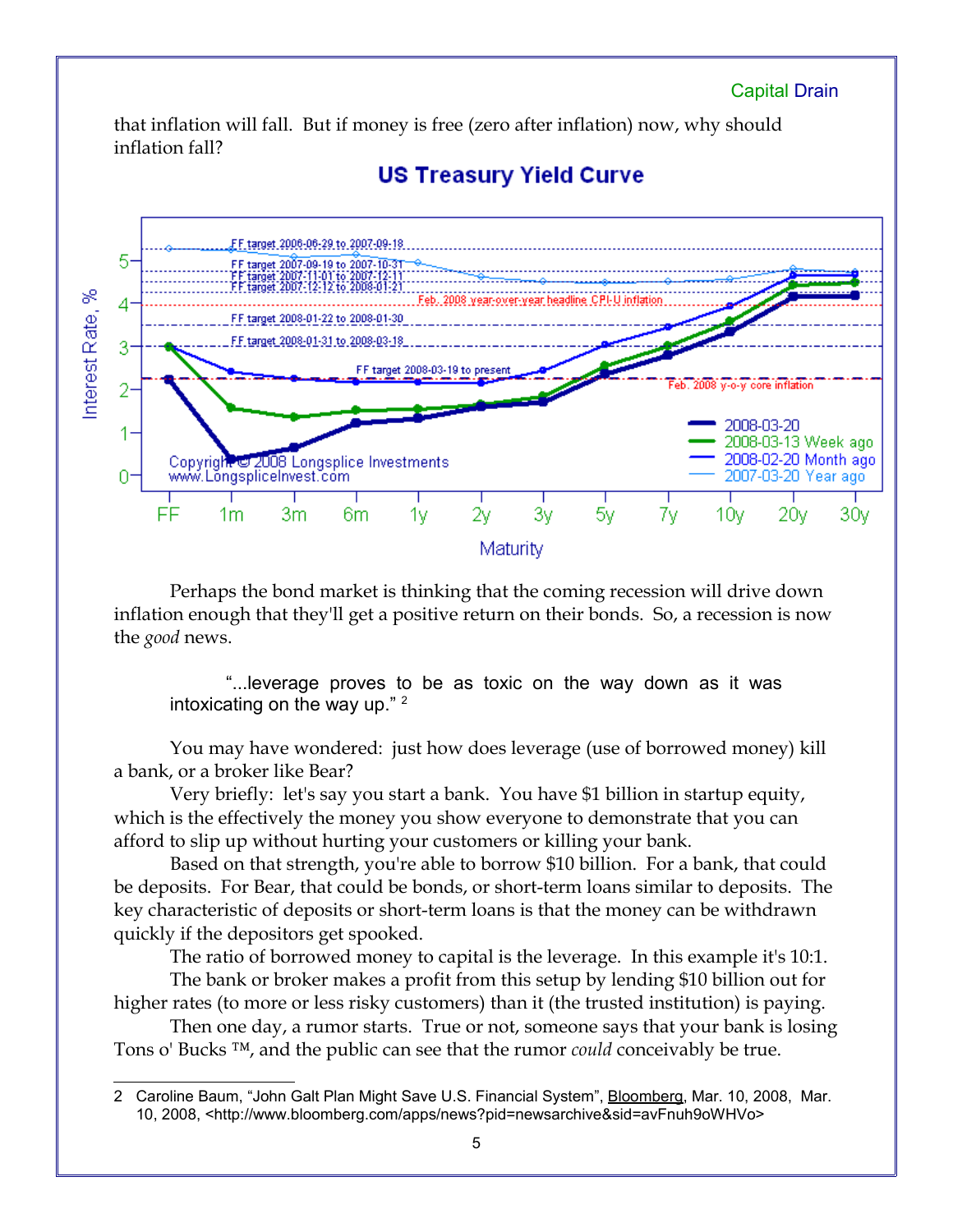Rational customers that your depositors are, they start pulling out their deposits (or not renewing their short-term loans) just to be safe. That's a run on the bank (or bank-like broker.)

There are \$10 billion of depositors out there, but you're only holding \$1 billion in cash, your initial capital. You can pay out what you have, and hope the run on the bank stops, while frantically trying to get money back from your borrowers and looking for other sources of deposits or loans for you.

If you run out of cash to give back to depositors, \*poof\*, you're an ex-bank. It can happen fast. Ask Bear Stearns.

Now this is a known problem, so the Federal Reserve Banks were set up years ago to provide emergency loans to banks. But only to real, regulated, public-deposittaking banks. The problem today is that many of the big lending institutions aren't really banks; they're brokers like Bear, or mortgage lenders like Countrywide. They can not borrow from the Fed as simply as a bank (JPMorgan or BofA, for example) can. Thus when the pseudo-banks get in serious trouble, the situation can be de-fused by having a real bank take them over. That's happened.

Another danger point in the system comes if the relatively risky borrowers get in trouble and can't pay back the bank. In the previous example, if the bank lent \$0.1 billion to Joe's Used Condos, which defaults, then what happens? The bank still owes its depositors \$10 billion, but it now has to recognize that the most it will get paid back on its loans is \$9.9 billion. The bank makes up the difference from its capital, so that's now reduced to \$0.9 billion. If the bank wants to restore the 10:1 leverage that they had before, they need to a) find a source of \$0.1 billion of new capital, or b) decrease their outstanding loans to \$9 billion.

If new capital is scarce (as now) then they'll be squeezing their borrowers (as now) and will not be making new loans (as now.) In total, that initial \$0.1 billion loss becomes \$1 billion less credit that they want to extend to borrowers.

That crimps the economy, which pressures some companies, some of which default on loans, and the vicious circle is closed.

So, what do we, as investors, want to do about this? As I wrote in January, bonds of blue-chip European and Asian companies and big healthy countries give you the best chance of some gains, avoiding the falling dollar, and minimum likelihood of defaults. You can buy them easily via ETFs and mutual funds. I particularly like the ETF called BWX, and the mutual fund PFBDX.

Several times in the past few years I've spoken highly of owning gold (via GLD or BGEIX) as a way to escape the dollar. That's been especially profitable from May to the end of February, but I think the party is over; I sold my GLD when it started falling last week.